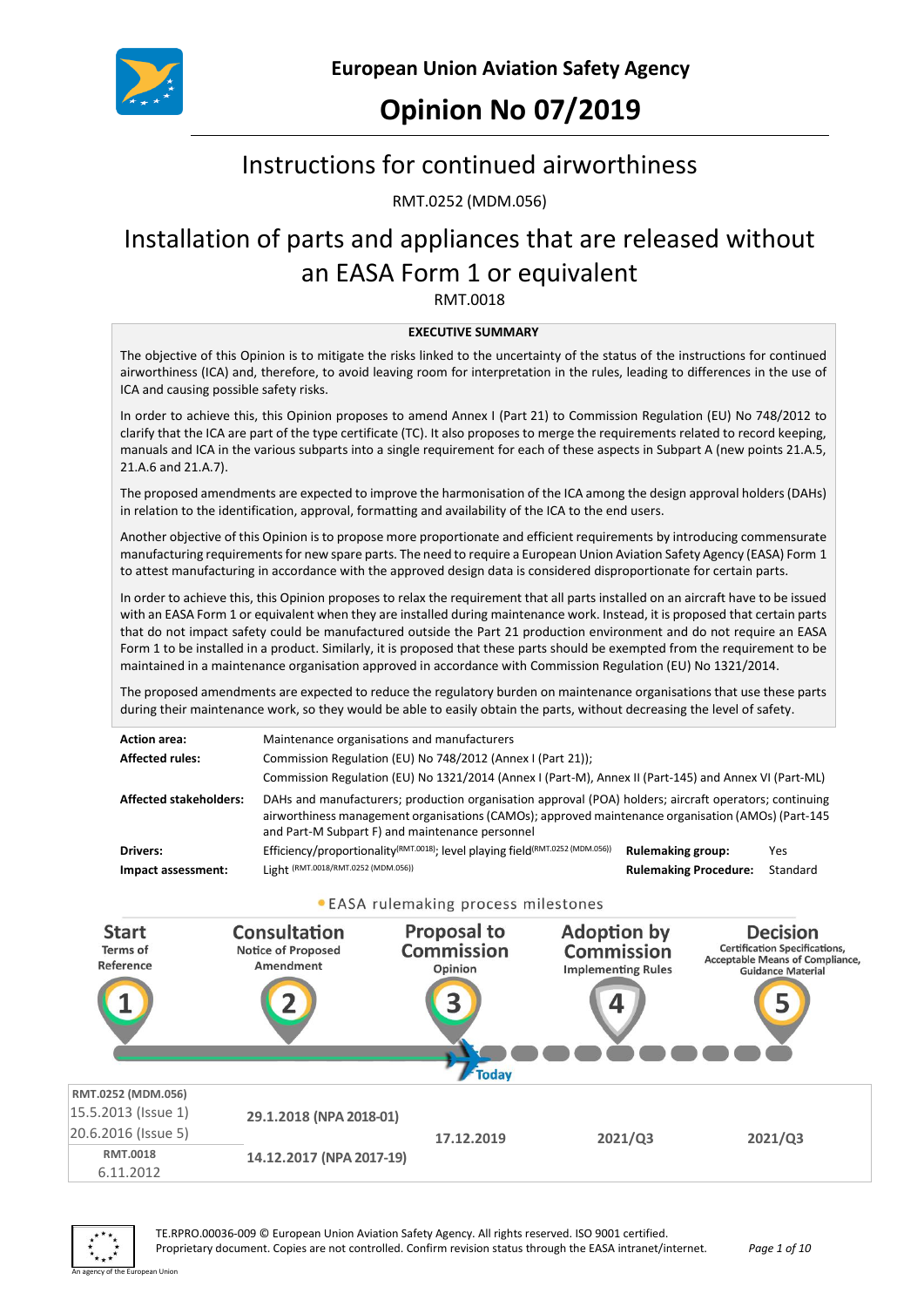## **Table of contents**

| 1. |                      |                                                                                             |   |
|----|----------------------|---------------------------------------------------------------------------------------------|---|
|    | 1.1.                 |                                                                                             |   |
|    | 1.1.1.               |                                                                                             |   |
|    | 1.1.2.               | Installation of parts and appliances that are released without an EASA Form 1 or equivalent |   |
|    | 1.2.                 |                                                                                             |   |
| 2. |                      |                                                                                             |   |
|    | 2.1.                 |                                                                                             |   |
|    | 2.1.1.               |                                                                                             |   |
|    | 2.1.2.               | Installation of parts and appliances that are released without an EASA Form 1 or equivalent |   |
|    | 2.2.                 |                                                                                             |   |
|    | 2.2.1.               |                                                                                             |   |
|    | 2.2.2.               | Installation of parts and appliances that are released without an EASA Form 1 or equivalent |   |
|    | 2.3.                 |                                                                                             |   |
|    | 2.3.1.               |                                                                                             |   |
|    | 2.3.2.               | Installation of parts and appliances that are released without an EASA Form 1 or equivalent |   |
|    | 2.4.                 |                                                                                             |   |
|    | 2.4.1.               |                                                                                             |   |
|    | 2.4.2.               | Installation of parts and appliances that are released without an EASA Form 1 or equivalent |   |
|    | 2.5.                 |                                                                                             |   |
|    | 2.5.1.               |                                                                                             |   |
|    | 2.5.2.<br>(RMT.0018) | Installation of parts and appliances that are released without an EASA Form 1 or equivalent | 8 |
|    | 2.6.                 |                                                                                             |   |
|    | 2.6.1.               |                                                                                             |   |
|    | 2.6.2.               | Installation of parts and appliances that are released without an EASA Form 1 or equivalent |   |
| 3. |                      |                                                                                             |   |
|    | 3.1.                 |                                                                                             |   |
|    | 3.2.                 |                                                                                             |   |
|    | 3.3.                 |                                                                                             |   |

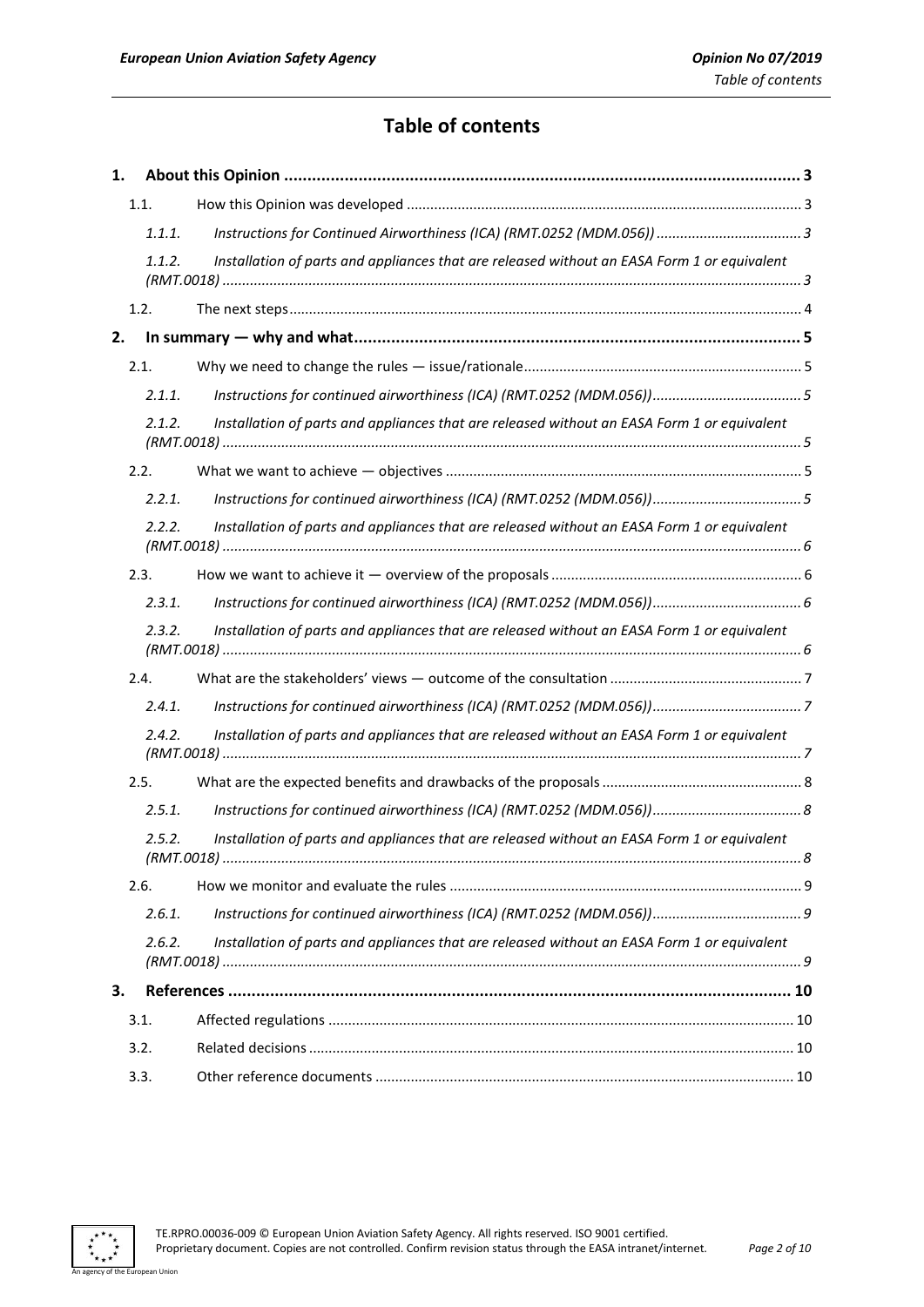## <span id="page-2-0"></span>**1. About this Opinion**

#### <span id="page-2-1"></span>**1.1. How this Opinion was developed**

The European Union Aviation Safety Agency (EASA) developed this Opinion in line with Regulation (EU)  $2018/1139<sup>1</sup>$  (the 'Basic Regulation') and the Rulemaking Procedure<sup>2</sup>.

#### <span id="page-2-2"></span>**1.1.1. Instructions for Continued Airworthiness (ICA) (RMT.0252 (MDM.056))**

This rulemaking activity is included in the European Plan for Aviation Safety (EPAS) for 2019-2023<sup>3</sup> under rulemaking task RMT.0252 (MDM.056). The scope and timescales of the task were defined in the related terms of reference (ToR)<sup>4</sup>.

All the interested parties were consulted through NPA 2018-01 'Instructions for continued airworthiness<sup>'5</sup>. 502 comments were received from the interested parties, including industry and national aviation authorities (NAAs).

EASA reviewed the comments received during the public consultation with the support of Review Group (RG) RMT.0252. The comments received and EASA's responses to them are presented in Comment-Response Document (CRD) 2018-01 $<sup>6</sup>$ ; the comments are summarised in Section 2.4.</sup>

The *draft* text of this Opinion has been developed by EASA based in consideration of the recommendations of the RG RMT.0252.

#### <span id="page-2-3"></span>**1.1.2. Installation of parts and appliances that are released without an EASA Form 1 or equivalent (RMT.0018)**

This rulemaking activity is included in EPAS for 2019-2023<sup>7</sup> under rulemaking task RMT.0018. The scope and timescales of the task were defined in the related ToR<sup>8</sup>.

All the interested parties were consulted through NPA 2017-19 'Installation of parts and appliances that are released without an EASA Form 1 or equivalent' 9 . 465 comments were received from the interested parties, including industry and NAAs.

<sup>9</sup> <https://www.easa.europa.eu/document-library/notices-of-proposed-amendment/npa-2017-19>



**.** 

Regulation (EU) 2018/1139 of the European Parliament and of the Council of 4 July 2018 on common rules in the field of civil aviation and establishing a European Union Aviation Safety Agency, and amending Regulations (EC) No 2111/2005, (EC) No 1008/2008, (EU) No 996/2010, (EU) No 376/2014 and Directives 2014/30/EU and 2014/53/EU of the European Parliament and of the Council, and repealing Regulations (EC) No 552/2004 and (EC) No 216/2008 of the European Parliament and of the Council and Council Regulation (EEC) No 3922/91 (OJ L 212, 22.8.2018, p. 1) [\(https://eur-lex.europa.eu/legal-content/EN/TXT/?qid=1535612134845&uri=CELEX:32018R1139\)](https://eur-lex.europa.eu/legal-content/EN/TXT/?qid=1535612134845&uri=CELEX:32018R1139).

<sup>2</sup> EASA is bound to follow a structured rulemaking process as required by Article 115(1) of Regulation (EU) 2018/1139. Such a process has been adopted by the EASA Management Board (MB) and is referred to as the 'Rulemaking Procedure'. See MB Decision No 18-2015 of 15 December 2015 replacing Decision 01/2012 concerning the procedure to be applied by EASA for the issuing of opinions, certification specifications and guidance material [\(http://www.easa.europa.eu/the-agency/management-board/decisions/easa-mb-decision-18-2015](http://www.easa.europa.eu/the-agency/management-board/decisions/easa-mb-decision-18-2015-rulemaking-procedure) [rulemaking-procedure\).](http://www.easa.europa.eu/the-agency/management-board/decisions/easa-mb-decision-18-2015-rulemaking-procedure)

<sup>3</sup> <https://www.easa.europa.eu/document-library/general-publications/european-plan-aviation-safety-2019-2023>

<sup>4</sup> <https://www.easa.europa.eu/document-library/terms-of-reference-and-group-compositions/tor-mdm056-rmt0252>

<sup>5</sup> <https://www.easa.europa.eu/document-library/notices-of-proposed-amendment/npa-2018-01>

<sup>6</sup> <http://easa.europa.eu/document-library/comment-response-documents>

<sup>7</sup> <https://www.easa.europa.eu/document-library/general-publications/european-plan-aviation-safety-2019-2023>

<sup>8</sup> <https://www.easa.europa.eu/document-library/terms-of-reference-and-group-compositions/tor-21026-rmt0018-and-rmt0571>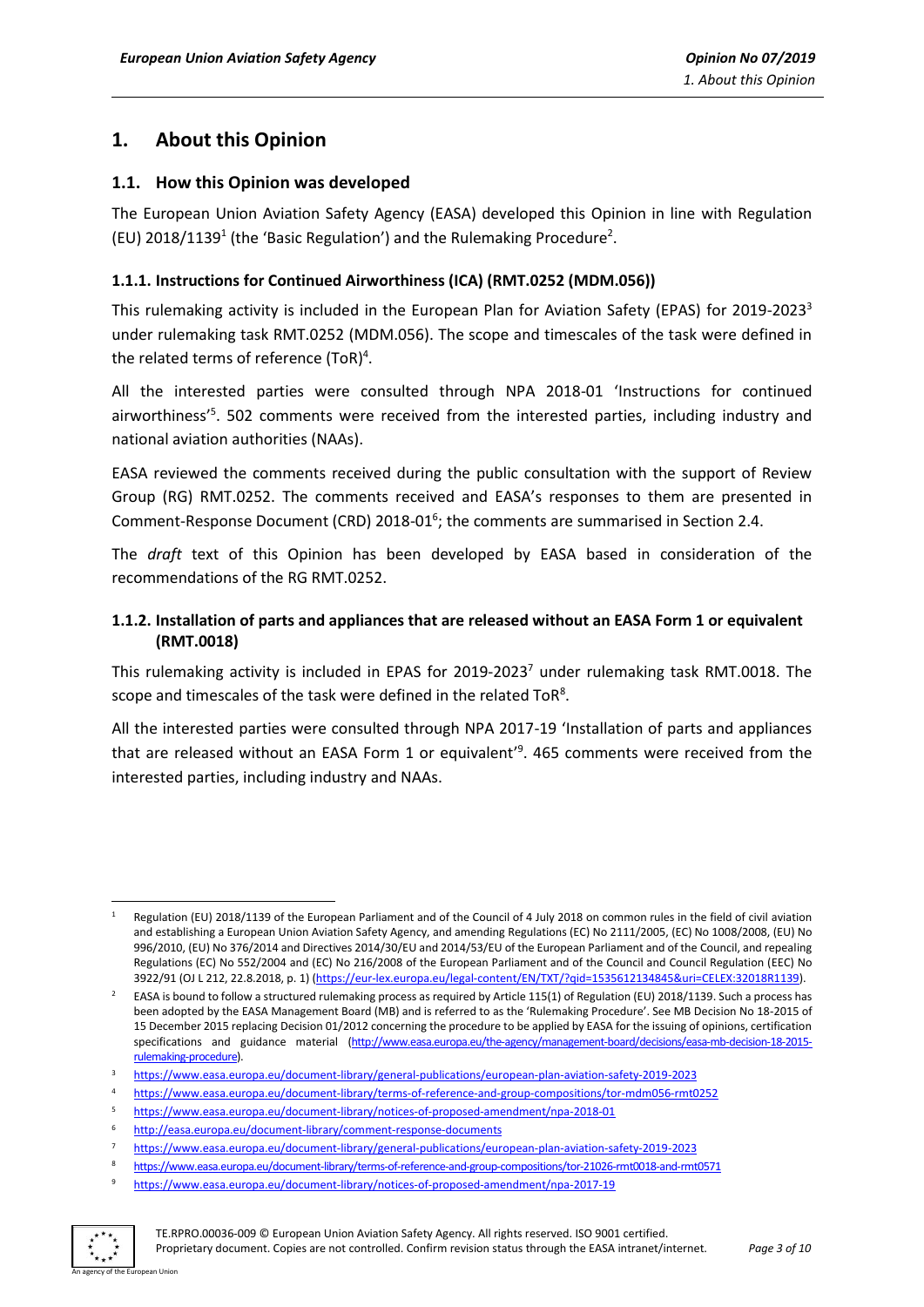EASA reviewed the comments received during the public consultation with the support of RG RMT.0018. The comments received and EASA's responses to clustered comments are presented in CRD 2017-19<sup>10</sup>; the comments are summarised in Section 2.4.

The *draft* text of this Opinion has been developed by EASA based in consideration of the recommendations of the RG RMT.0018.

The major milestones of these rulemaking activities are presented on the title page.

#### <span id="page-3-0"></span>**1.2. The next steps**

This Opinion contains the proposed amendments to Commission Regulation (EU) No 748/2012<sup>11</sup> and Commission Regulation (EU) No 1321/2014<sup>12</sup>. It is submitted to the European Commission, which will use it as a technical basis in order to prepare EU regulations.

The Decision that contains the related acceptable means of compliance (AMC) and guidance material (GM) will be published by EASA when the related regulations are adopted by the European Commission.

<sup>&</sup>lt;sup>12</sup> Commission Regulation (EU) No 1321/2014 of 26 November 2014 on the continuing airworthiness of aircraft and aeronautical products, parts and appliances, and on the approval of organisations and personnel involved in these tasks (OJ L 362, 17.12.2014, p. 1) [\(https://eur](https://eur-lex.europa.eu/legal-content/EN/TXT/?qid=1574352663938&uri=CELEX:32014R1321)[lex.europa.eu/legal-content/EN/TXT/?qid=1574352663938&uri=CELEX:32014R1321\)](https://eur-lex.europa.eu/legal-content/EN/TXT/?qid=1574352663938&uri=CELEX:32014R1321).



<sup>1</sup> <sup>10</sup> <http://easa.europa.eu/document-library/comment-response-documents>

<sup>11</sup> Commission Regulation (EU) No 748/2012 of 3 August 2012 laying down implementing rules for the airworthiness and environmental certification of aircraft and related products, parts and appliances, as well as for the certification of design and production organisations (OJ L 224, 21.8.2012, p. 1) [\(https://eur-lex.europa.eu/legal-content/EN/TXT/?qid=1574352506031&uri=CELEX:32012R0748\)](https://eur-lex.europa.eu/legal-content/EN/TXT/?qid=1574352506031&uri=CELEX:32012R0748).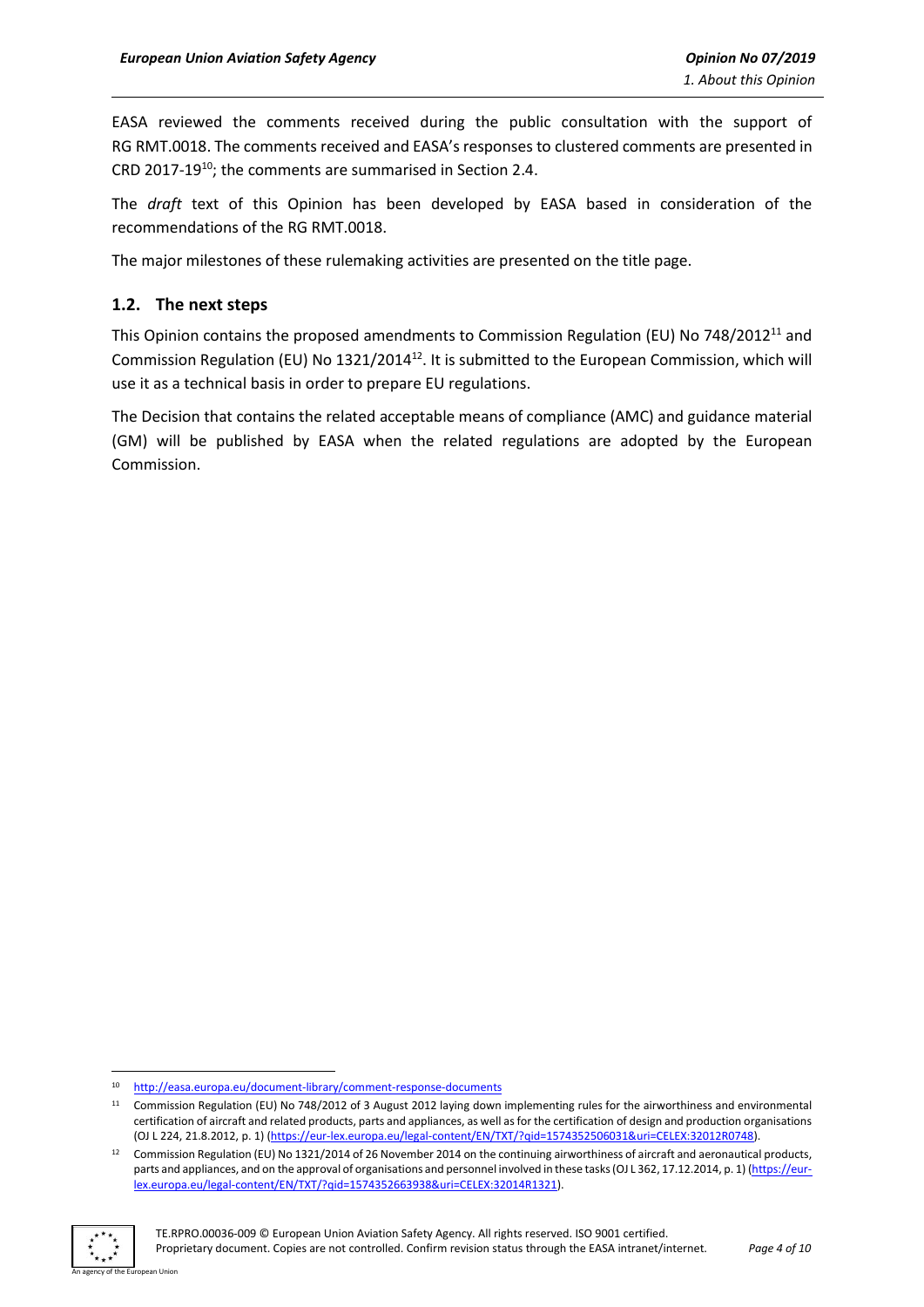## <span id="page-4-0"></span>**2. In summary — why and what**

### <span id="page-4-1"></span>**2.1. Why we need to change the rules — issue/rationale**

#### <span id="page-4-2"></span>**2.1.1. Instructions for continued airworthiness (ICA) (RMT.0252 (MDM.056))**

ICA have to be produced by design approval holders (DAHs) as part of the product/part certification which, if properly implemented, should ensure that the product/part remains airworthy during its intended life.

Experience has shown that there is too much room for interpretation in the current rules and standards, leading to differences and possible safety risks. It appears that different type certificate (TC) holders have different interpretations of what is a complete set of ICA and to what level they are required to control the data that constitutes the ICA. The consequence is that maintenance organisations may not have all the necessary data to perform the maintenance in the correct way, which can lead to the use of unapproved methods.

The aim of this proposal is to clarify the status of the ICA in order to improve the continuing airworthiness of all aircraft that are within the scope of the Basic Regulation and, therefore, to improve safety.

#### <span id="page-4-3"></span>**2.1.2. Installation of parts and appliances that are released without an EASA Form 1 or equivalent (RMT.0018)**

To guarantee that new parts to be used during aircraft (or component) maintenance conform to the intended design (including the related manufacturing requirements), the current airworthiness rules stipulate that these parts need to be produced in accordance with the approved design data by following certain requirements ('Production without production organisation approval') or by being produced by an approved organisation ('Production organisation approval'), and need to be released with an EASA Form 1.

However, requiring an EASA Form 1 for all aircraft parts (e.g. parts not designed exclusively for aviation) might be too onerous and unnecessary<sup>13</sup>.

#### <span id="page-4-4"></span>**2.2. What we want to achieve — objectives**

The overall objectives of the EASA system are defined in Article 1 of the Basic Regulation. This proposal will contribute to the achievement of the overall objectives by addressing the issues outlined in Section 2.1.

#### <span id="page-4-5"></span>**2.2.1. Instructions for continued airworthiness (ICA) (RMT.0252 (MDM.056))**

The specific objective of this proposal is to establish clear requirements and responsibilities for all applicants that have to comply with Part 21, and that are involved in the production of ICA, their approval and their implementation.

<sup>1</sup> <sup>13</sup> Current rules already permit certain alleviations to this concept for European light aircraft (ELA) ELA1, ELA2, and gliders.

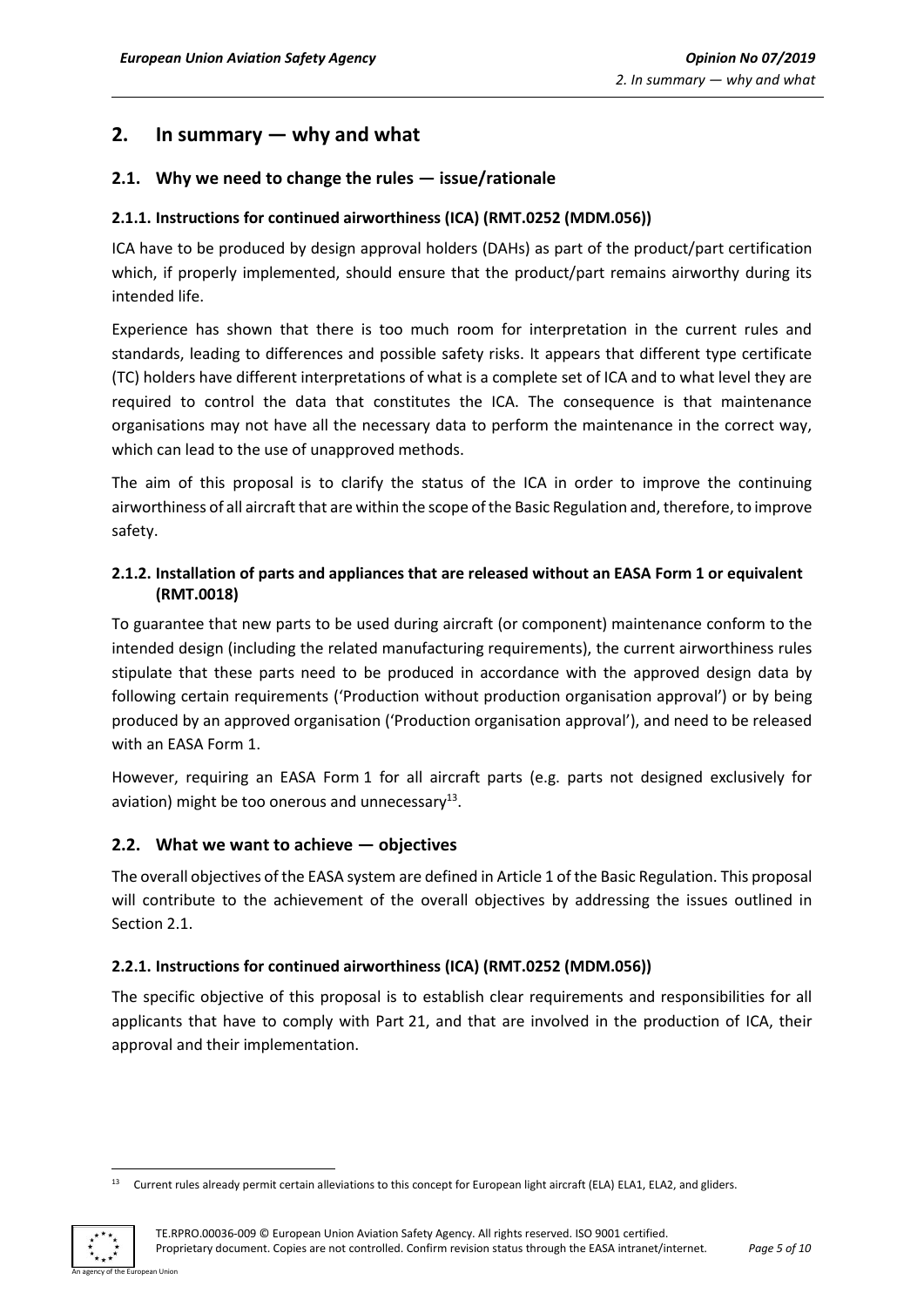#### <span id="page-5-0"></span>**2.2.2. Installation of parts and appliances that are released without an EASA Form 1 or equivalent (RMT.0018)**

The specific objective of this proposal is to provide industry with flexibility for the acceptance of parts and appliances with different production background for installation during maintenance, without decreasing the level of safety.

#### <span id="page-5-1"></span>**2.3. How we want to achieve it — overview of the proposals**

#### <span id="page-5-2"></span>**2.3.1. Instructions for continued airworthiness (ICA) (RMT.0252 (MDM.056))**

It is proposed to include a definition of 'ICA' and to establish ICA as part of the TC (amended point 21.A.41) in order to strengthen the control of the ICA by the DAH, including the amendments of ICA (new point 21.A.90(c)). The definition was agreed with the FAA and the TCCA. Furthermore, it is proposed to consolidate the ICA requirements in one single point (new point 21.A.7).

In addition, in the current Part 21 there is a duplication also of the requirements for manuals and record keeping for each category of certificates or approvals. It is, therefore, proposed to create also for those requirements a single requirement for each of these aspects (new points 21.A.5 and 21.A.6).

As current point M.401 only considers ICA as applicable maintenance data, it is proposed to amend point M.401(b) to clarify which maintenance data is applicable, including the component maintenance manuals (CMM) which are not ICA: most of these documents are used by the maintenance industry and this proposal clarifies that they must be acceptable to the DAH.

### <span id="page-5-3"></span>**2.3.2. Installation of parts and appliances that are released without an EASA Form 1 or equivalent (RMT.0018)**

The proposal will allow that certain parts that are used during aircraft/component maintenance are manufactured by organisations not holding a POA, or by organisations not working under Part 21 Subpart F provisions. These parts, consequently, will not be accompanied with an EASA Form 1.

In practice, this proposal will allow the DAH (for instance, TC holder) to identify in the ICA parts with a negligible safety effect on the aircraft whenever the installed part does not conform to its approved design. In this respect, the DAH can specify in the ICA certain verification activities that the installer of the part will have to conduct.

The proposal will also allow that, in the case of point 21.A.90B 'Standard changes' or point 21.A.431B 'Standard repairs', parts whose potential non-conformance would have a negligible safety effect can be installed on an aircraft without an EASA Form 1, when they are identified as such in the Certification Specifications for Standard Changes and Standard Repairs (CS-STAN).

The possibility provided in the related NPA that EASA would establish alleviation from the obligation that parts would need to be accompanied with an EASA Form 1 in particular cases has not been retained based on the comments to the NPA as well as RG and internal discussions.

The proposal, contrary to the proposal of the NPA, permits that the parts that, as per the ICA or CS-STAN, are not required to be issued with as EASA Form 1 when manufactured, are also not required to be issued with an EASA Form 1 after the part undergoes maintenance. This possibility is now considered in the Opinion since the parts affected by this Opinion are only those with a negligible safety effect on the aircraft.

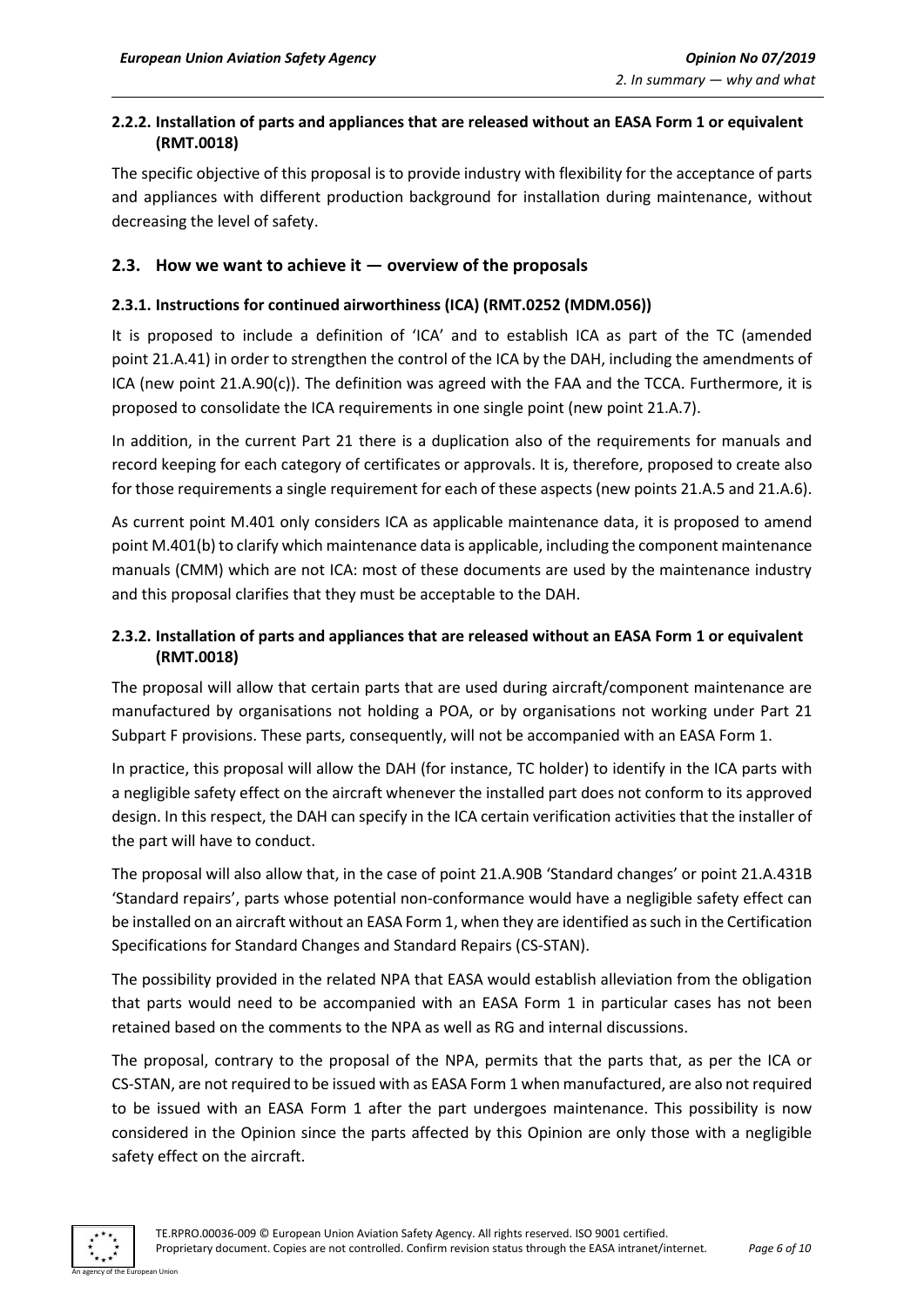Commission Regulation (EU) No 965/2012<sup>14</sup> (the Air Operations Regulation), in point CAT.IDE.A.100 'Instruments and equipment — general' of Annex IV (Part-CAT), alleviates the need for an airworthiness certificate for certain equipment on board an aircraft. With the proposal of this Opinion, these parts and appliances are explicitly identified in Part 21 as not requiring an EASA Form 1.

#### <span id="page-6-0"></span>**2.4. What are the stakeholders' views — outcome of the consultation**

#### <span id="page-6-1"></span>**2.4.1. Instructions for continued airworthiness (ICA) (RMT.0252 (MDM.056))**

502 comments were received during the consultation of NPA 2018-01. The more relevant comments are summarised as follows:

- The NPA is missing the necessary period to implement the control of changes to the ICA in accordance with Subpart D of Part 21.
- The NPA proposes to merge all the requirements for the ICA, manuals and record keeping: the specificities, like for repair design, should not be missed with the grouping.
- The NPA is missing the impact that the proposed amendments will have on Part-M.
- Several commentators are concerned with the strengthening of the control of changes to the ICA under the DAH, considering that it will limit their ability to amend the ICA.
- The NPA proposes to introduce a statement indicating that a document is part of the ICA which could be challenging for documents referred to by several ICA.
- The NPA proposes to add the ICA to the TC, which creates disharmonisation with the FAA.

The comments received on the NPA have been duly considered by EASA in the preparation of this Opinion. In consideration of these comments, a delayed applicability of 1 year has been added to the draft cover regulation, the delay for repair design ICA has been added to point 21.A.7(b), point M.A.401(b) has been amended, and the proposed amendment of point 21.A.265(h) has been removed. In view of the comments received on the potential disharmonisation with the FAA, EASA considers that the addition of the ICA to the TC will improve the control of the ICA in the European system and should not impact the validation of products between EASA and the FAA.

For a detailed list of the comments received and a summary of the comments and responses to them, see CRD 2018-01<sup>15</sup>.

#### <span id="page-6-2"></span>**2.4.2. Installation of parts and appliances that are released without an EASA Form 1 or equivalent (RMT.0018)**

465 comments were received during the consultation of NPA 2017-19. The more relevant comments are be summarised as follows:

The NPA-proposed classification of the parts into four categories is too complex and will be difficult for stakeholders to use.

<sup>15</sup> <https://www.easa.europa.eu/document-library/comment-response-documents>



**.** 

<sup>14</sup> Commission Regulation (EU) No 965/2012 of 5 October 2012 laying down technical requirements and administrative procedures related to air operations pursuant to Regulation (EC) No 216/2008 of the European Parliament and of the Council (OJ L 296, 25.10.2012, p. 1) [\(https://eur-lex.europa.eu/legal-content/EN/TXT/?qid=1575282835595&uri=CELEX:32012R0965\)](https://eur-lex.europa.eu/legal-content/EN/TXT/?qid=1575282835595&uri=CELEX:32012R0965).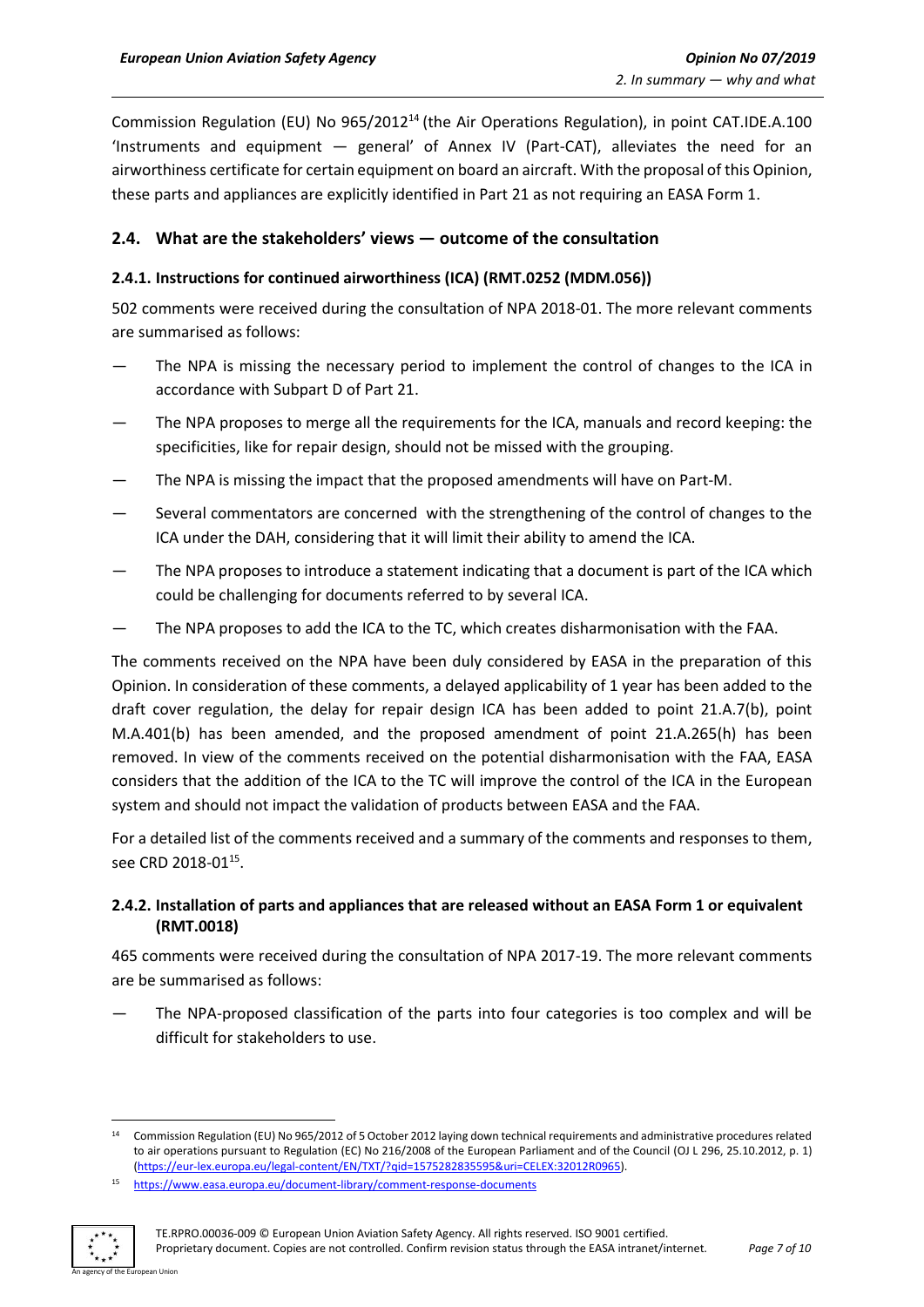- In the proposal of the NPA, except for the cases where parts still require an EASA Form 1, it cannot be assumed that a relationship exists between the design and production organisations if the latter are not subject to aviation rules. The same applies for the existing reporting obligations to aviation authorities.
- The NPA relied only on industry standards for the control of production processes. This does not guarantee enforcement action by an aviation authority in case of manufacturing flaws.
- The NPA did not relax the requirements for the maintenance of parts. An approved maintenance organisation should not be required to perform the maintenance of parts that did not require an EASA Form 1 for their production.
- The NPA proposed that design approval holders (DAH) could publish a list with the classification of the parts. Some commentators requested that DAHs should be required by law to publish the classification of the parts.
- Commentators requested that the new system should not be rejected by foreign authorities, so potential future amendments to bilateral agreements could recognise the parts produced under the new system.

The comments received on the NPA have been duly considered by EASA in the preparation of this Opinion. In this respect, EASA abandons the classification of the parts that was proposed in the NPA and which stakeholders considered it to be complex and difficult to implement. Instead, EASA proposes with this Opinion a criterion that can be used to determine parts with a negligible safety effect on the aircraft operation and for which, consequently, less stringent requirements for the production and maintenance need to be imposed by the corresponding rules.

For a detailed list of the comments received and a summary of the comments and responses to them, see CRD 2017-19<sup>16</sup>.

#### <span id="page-7-0"></span>**2.5. What are the expected benefits and drawbacks of the proposals**

#### <span id="page-7-1"></span>**2.5.1. Instructions for continued airworthiness (ICA) (RMT.0252 (MDM.056))**

This proposal reinforces the status of the ICA, making them part of the TC. The clearer identification of the ICA by the DAH will improve their availability to end users. Being part of the TC, the amendments to the ICA will have to be dealt with in accordance with Part 21 Subpart D, strengthening their control by the DAH.

Furthermore, the revised applicable maintenance data in Part-M will be clarified for the end users.

The main drawbacks of this proposal are the need for manufacturers to update the development processes of some ICA; in addition, this proposal will potentially create disharmonisation with the FAA, which does not consider the ICA as part of the TC.

#### <span id="page-7-2"></span>**2.5.2. Installation of parts and appliances that are released without an EASA Form 1 or equivalent (RMT.0018)**

The proposal will achieve the establishment of balanced requirements that are proportionate to the safety effects of the parts on the operation of the aircraft. Persons and organisations conducting

<sup>16</sup> <https://www.easa.europa.eu/document-library/comment-response-documents>



1

TE.RPRO.00036-009 © European Union Aviation Safety Agency. All rights reserved. ISO 9001 certified. Proprietary document. Copies are not controlled. Confirm revision status through the EASA intranet/internet. *Page 8 of 10*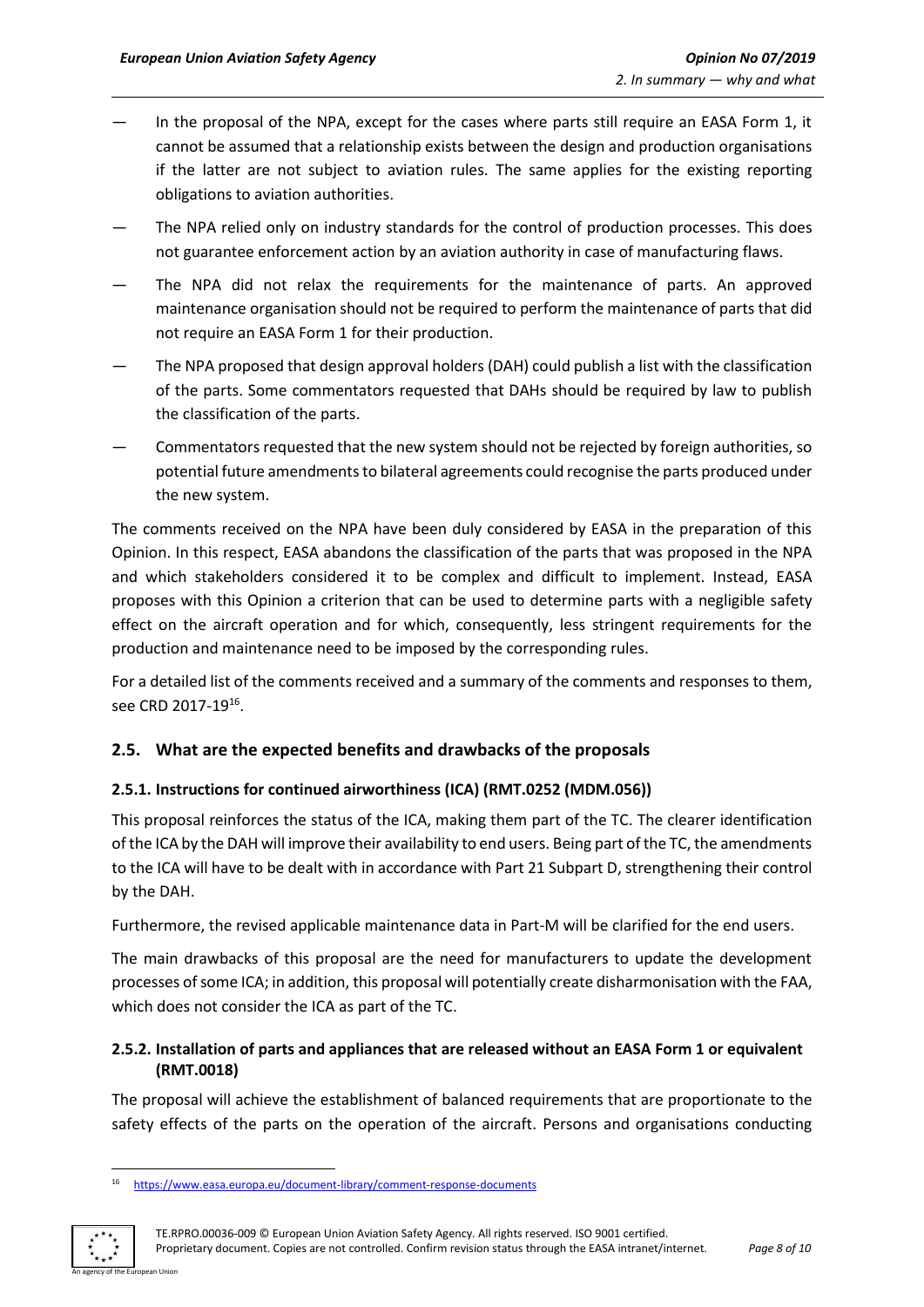maintenance will benefit from a less stringent system that eliminates the systematic need for an EASA Form 1 or equivalent for the acceptance of all parts to be installed on aircraft during maintenance, while permitting the DAH to retain the application of the criterion that discriminates which parts need to be manufactured under the requirements of Subparts F or G of Annex I (Part 21) to Commission Regulation (EU) No 748/2012 or that can be manufactured beyond these requirements.

#### <span id="page-8-0"></span>**2.6. How we monitor and evaluate the rules**

#### <span id="page-8-1"></span>**2.6.1. Instructions for continued airworthiness (ICA) (RMT.0252 (MDM.056))**

EASA continuously monitors the implementation of Part 21 through feedback from stakeholders and via its Advisory Bodies.

Various tools will be used to further monitor the present proposal, e.g. surveys to collect data on the level of consistency and coherence of the ICA requirements.

In addition, Part 21 will be subject to an evaluation, which is already planned in EASA's European Plan for Aviation Safety (EPAS). The evaluation should assess the production of ICA by DAHs if the abovementioned monitoring results show a need to do so.

#### <span id="page-8-2"></span>**2.6.2. Installation of parts and appliances that are released without an EASA Form 1 or equivalent (RMT.0018)**

The implementation of the proposed amendments to Commission Regulation (EU) No 748/2012 and Commission Regulation (EU) No 1321/2014, aiming to alleviate the requirement for an EASA Form 1 for certain parts to be used during maintenance, will be monitored and evaluated through the continued exchange of information between EASA and the Member States during EASA Advisory Body meetings as well as during standardisation inspections and assessing feedback from industry stakeholders.

Based on the monitoring results, EASA may undertake an evaluation of the impact of the adopted rules. This evaluation shall assess the impact of the amendments versus the expected consequences, and shall conclude on the overall relevance, effectiveness and efficiency of the rules.

In addition to the expected gains in efficiency for the overall aviation system thanks to the proposed amendments, EASA will be alert in case a part that did not require an EASA Form 1 contributes to an increase in the number of reported events in a fleet.

Cologne, 17 December 2019

Patrick KY

Executive Director